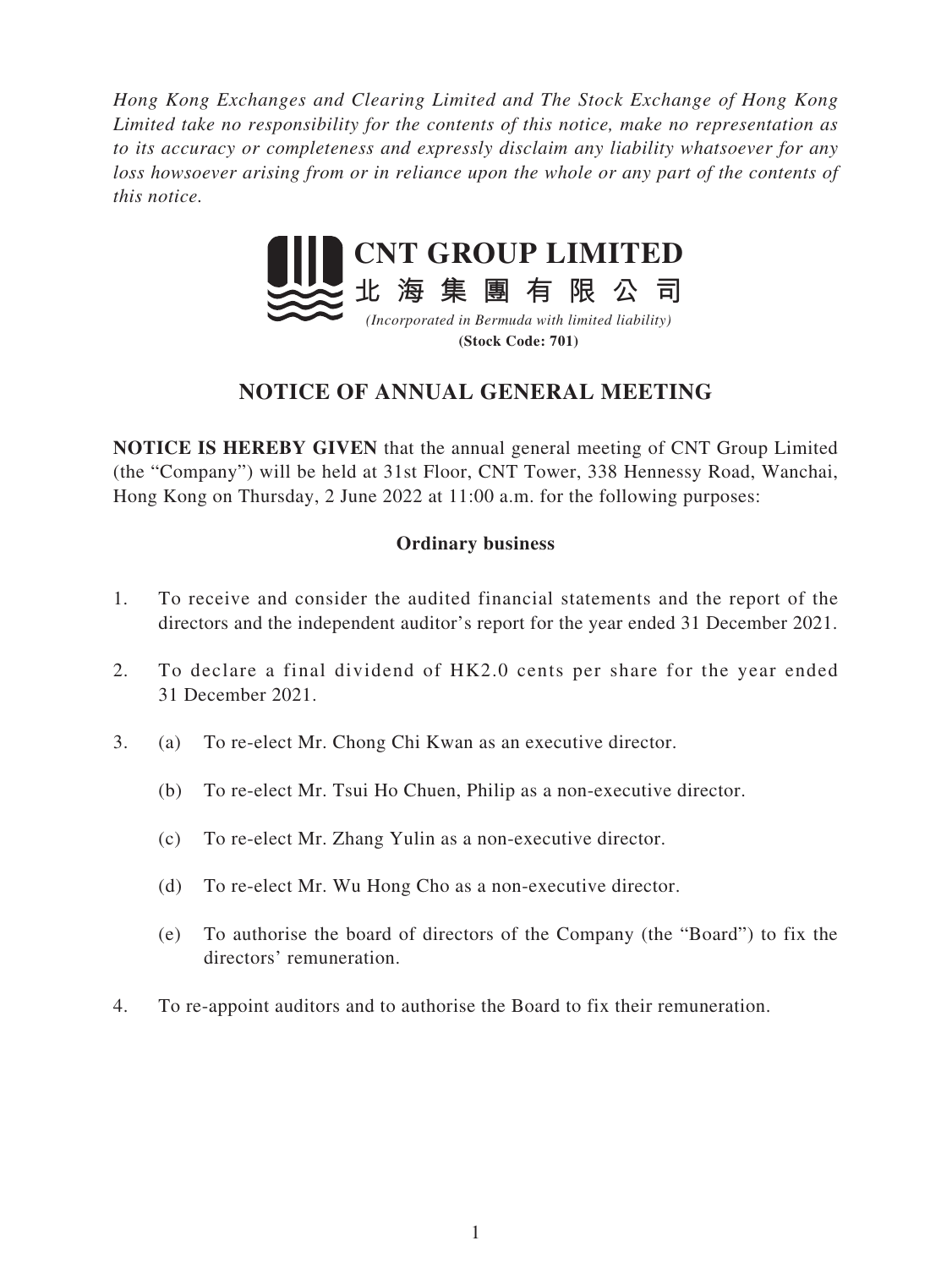#### **Special business**

5. To consider and, if thought fit, pass with or without amendments, the following resolution as an ordinary resolution:

# "**THAT**:

- (a) subject to paragraph (c) below, the exercise by the Board during the Relevant Period (as defined below) of all the powers of the Company to allot, issue and otherwise deal with additional shares in the capital of the Company and to make, issue or grant offers, agreements and options which might require the exercise of such powers be and is hereby generally and unconditionally approved;
- (b) the approval in paragraph (a) above shall authorise the Board during the Relevant Period (as defined below) to make, issue or grant offers, agreements and options which might require the exercise of such powers after the end of the Relevant Period (as defined below);
- (c) the aggregate number of shares of the Company allotted and issued or agreed conditionally or unconditionally to be allotted and issued (whether pursuant to an option or otherwise) by the Board pursuant to the approval in paragraph (a) above, otherwise than pursuant to (i) a Rights Issue (as defined below); or (ii) the exercise of the rights of subscription or conversion under the terms of any warrant or other securities issued by the Company carrying a right to subscribe for shares of the Company; or (iii) the exercise of subscription rights under any share option scheme of the Company; or (iv) an issue of shares as scrip dividends pursuant to the bye-laws of the Company from time to time, shall not exceed the aggregate of (i) 20% of the total number of shares of the Company in issue as at the date of this resolution; and (ii) subject to the passing of resolution 7 below, all those number of shares which may from time to time be bought back by the Company pursuant to the general mandate granted under resolution 6 below, and the said approval shall be limited accordingly; and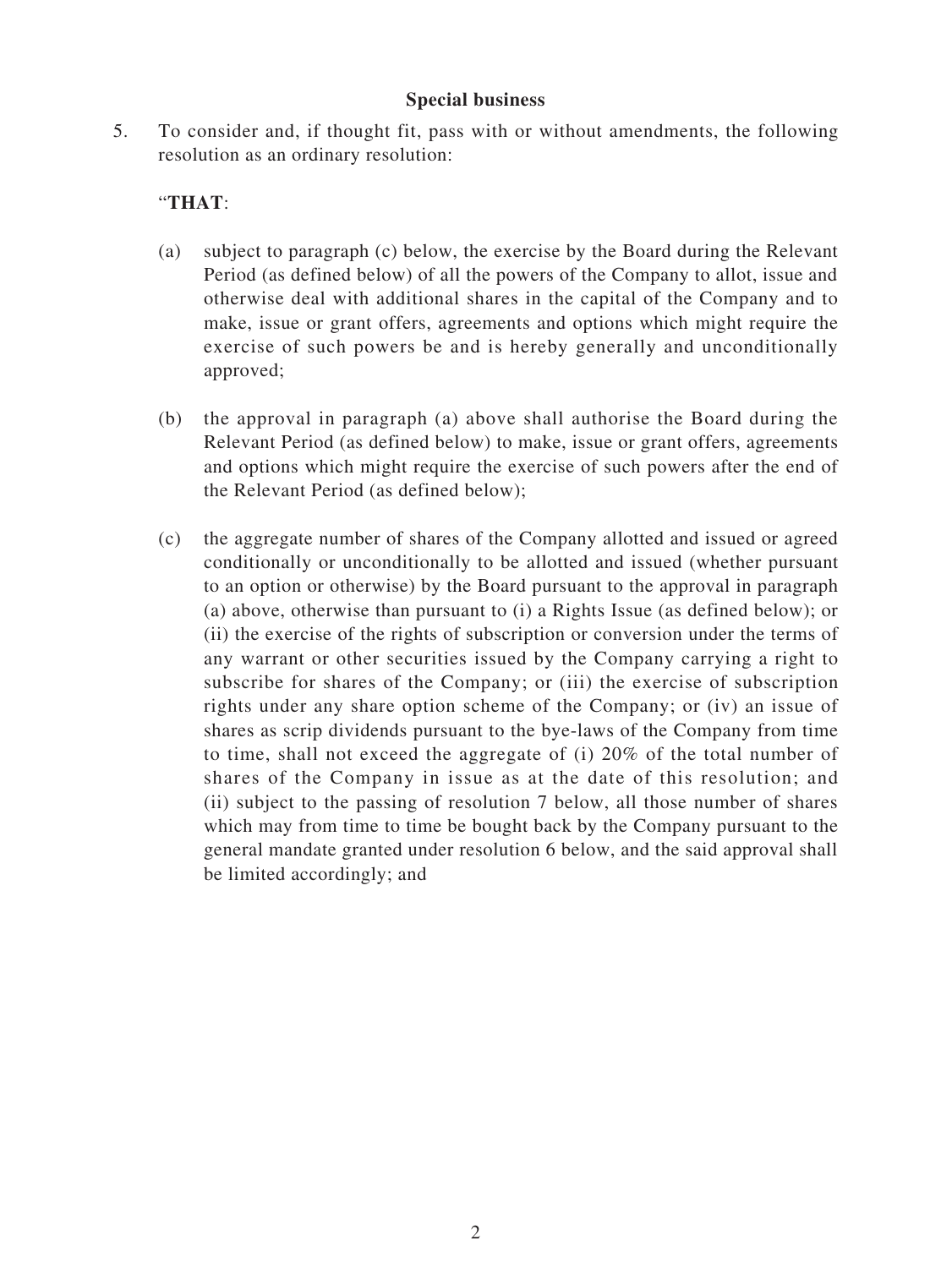(d) for the purpose of this resolution:

"Relevant Period" means the period from the passing of this resolution until whichever is the earliest of:

- (i) the conclusion of the next annual general meeting of the Company;
- (ii) the expiration of the period within which the next annual general meeting of the Company is required by law to be held; and
- (iii) the revocation or variation of this resolution by an ordinary resolution of the shareholders of the Company in general meeting.

"Rights Issue" means the allotment, issue or grant of shares of the Company pursuant to an offer open for a period fixed by the Board to holders of shares or any class thereof on the register of members of the Company on a fixed record date pro rata to their then holdings of such shares or class thereof (subject to such exclusions or other arrangements as the Board may deem necessary or expedient in relation to fractional entitlements or having regard to any restriction or obligation under the laws of, or the requirements of any recognised regulatory body of any stock exchange in any territory outside Hong Kong)."

6. To consider and, if thought fit, pass with or without amendments, the following resolution as an ordinary resolution:

# "**THAT**:

- (a) subject to paragraph (b) below, the exercise by the Board during the Relevant Period (as defined below) of all the powers of the Company to buy back its own shares on The Stock Exchange of Hong Kong Limited (the "Stock Exchange") or on any other stock exchange recognised by the Securities and Futures Commission and the Stock Exchange for this purpose, subject to and in accordance with all applicable laws and the requirements of the Rules Governing the Listing of Securities on the Stock Exchange or of any other stock exchange (as applicable) as amended from time to time, be and is hereby generally and unconditionally approved;
- (b) the aggregate number of shares of the Company to be bought back by the Company pursuant to the approval in paragraph (a) above shall not exceed 10% of the total number of shares of the Company in issue at the date of this resolution, and the said approval shall be limited accordingly; and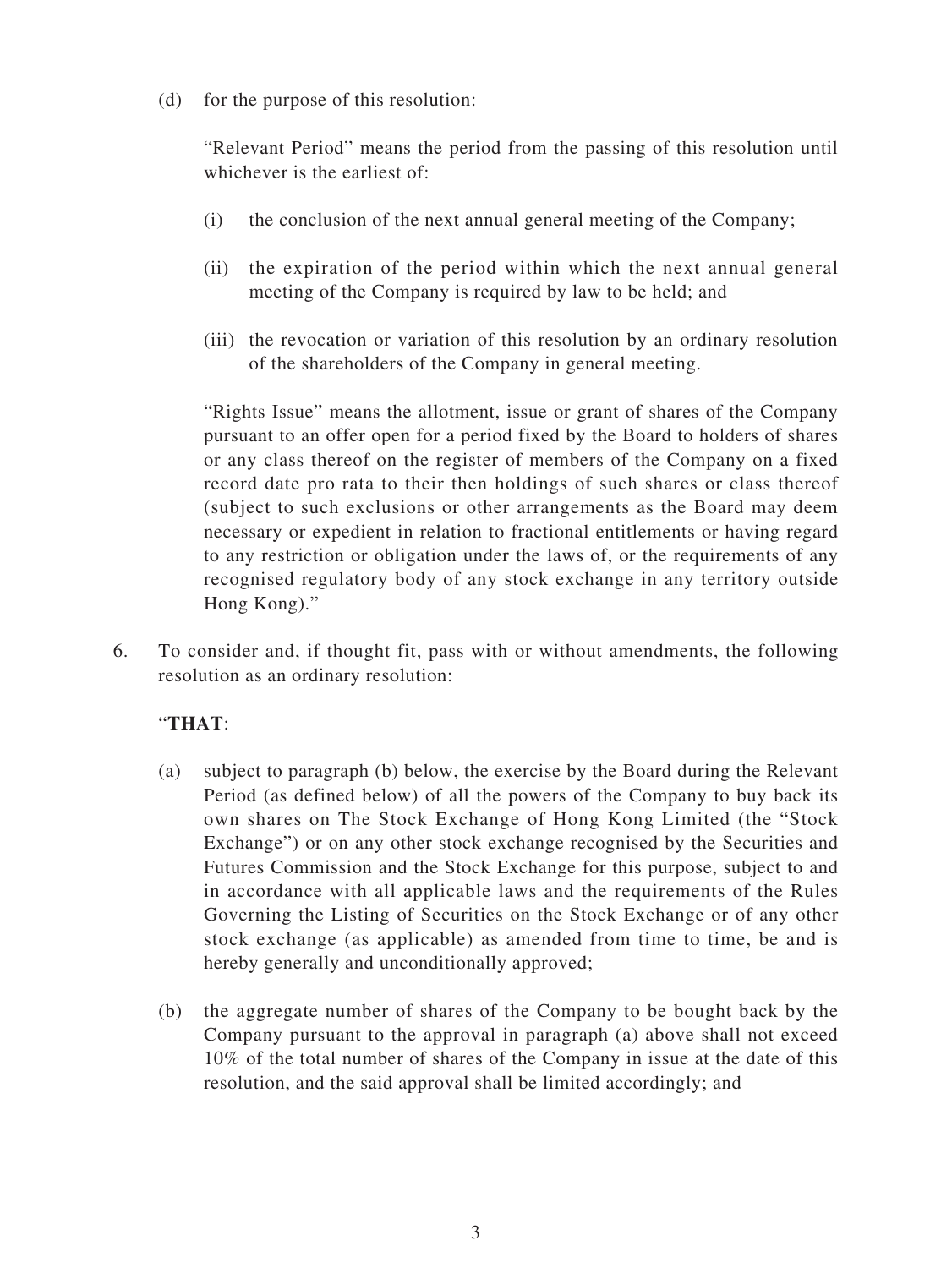- (c) for the purpose of this resolution, "Relevant Period" means the period from the passing of this resolution until whichever is the earliest of:
	- (i) the conclusion of the next annual general meeting of the Company;
	- (ii) the expiration of the period within which the next annual general meeting of the Company is required by law to be held; and
	- (iii) the revocation or variation of this resolution by an ordinary resolution of the shareholders of the Company in general meeting."
- 7. To consider and, if thought fit, pass with or without amendments, the following resolution as an ordinary resolution:

"**THAT** the Board be and is hereby given a general mandate to add all those shares in the capital of the Company which may from time to time be bought back by the Company pursuant to the approval granted under resolution 6 above to the general mandate granted under resolution 5 above."

> By order of the Board **CNT Group Limited Fok Pik Yi, Carol** *Company Secretary*

Hong Kong, 28 April 2022

Notes:

- 1. Any member entitled to attend and vote at the meeting is entitled to appoint another person as his/her proxy to attend and vote instead of him/her. A proxy need not be a member of the Company.
- 2. The instrument appointing a proxy and the power of attorney or other authority (if any) under which it is signed or a certified copy of such power of attorney or authority shall be delivered to the Company's share registrar in Hong Kong, Tricor Tengis Limited, at Level 54, Hopewell Centre, 183 Queen's Road East, Hong Kong not less than 48 hours before the time appointed for holding the meeting at which the person named in the instrument proposes to vote or any adjournment thereof (as the case may be).